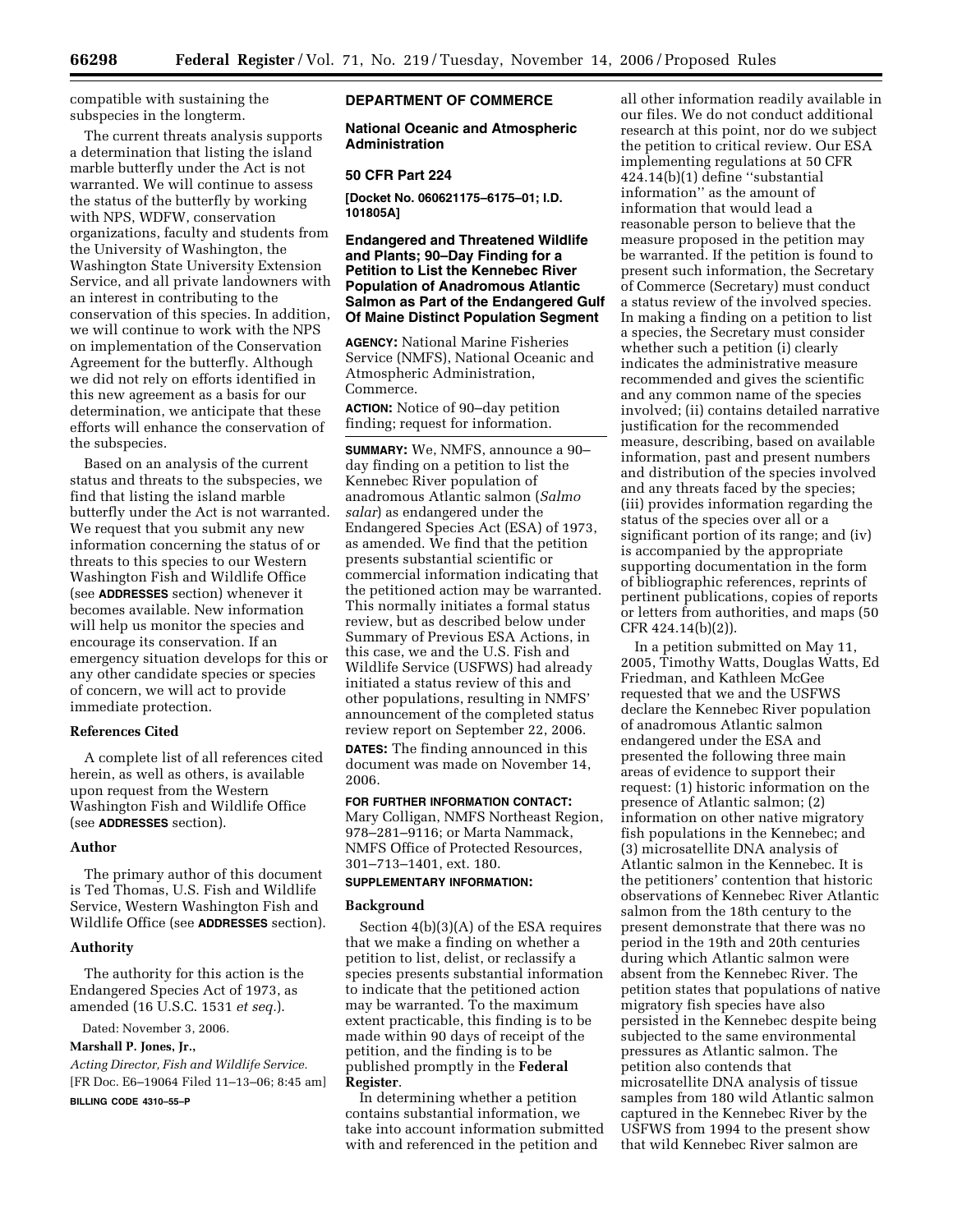genetically distinct from other hatchery and wild populations of Atlantic salmon in Maine.

Under the ESA, a listing determination can address a species, subspecies, or distinct population segment (DPS) of a vertebrate species (16 U.S.C. 1532(15)). The petition requests protecting the Kennebec River population of Atlantic salmon in addition to the existing Gulf of Maine (GOM) DPS that was previously delineated and listed under the ESA as endangered. A DPS is a vertebrate population that is discrete in relation to the remainder of the species to which it belongs and significant to the species (61 FR 4722; February 7, 1996). We interpret the petition to request listing the Kennebec River population as part of the existing GOM DPS.

We evaluated whether the information provided or cited in the petition met the ESA's standard for ''substantial information.'' We reviewed the information presented in the petition and other readily available biological information on anadromous Atlantic salmon in the Kennebec River to determine whether the petitioned action may be warranted.

# *General Biology and Status of the Species*

The Atlantic salmon, Salmo salar, is in the order Salmoniformes and family Salmonidae. Atlantic salmon is one of only two members of the genus *Salmo*  found in North America. The Atlantic salmon is an anadromous fish, spending its first 2 to 3 years in freshwater, migrating to the ocean where it spends typically 2 years, and returning to its natal river to spawn. A non-anadromous variety (recognized in the past by some taxonomists as the subspecies *S. salar sebago*) is found in some lakes and rivers. The other member of the genus *Salmo* is *Salmo trutta*, brown trout, which was introduced from Europe.

Atlantic salmon have a fusiform body shape (i.e., like a spindle, rounded, broadest in the middle and tapering at each end). The shape is somewhat flattened towards the sides and typical of salmonids in general. The head is relatively small, comprising approximately one-fifth of body length. Ventral paired fins are prominent, especially on juveniles.

Parr (juvenile salmon before they enter salt water) have eight to eleven vertical dark bars (known as ''parr marks'') on silvery sides. After smoltification (the physiological process that enables juvenile salmon to transition from freshwater to salt water and enter the sea), the typical silver coloration with small, dark dorsal spots

of the sea-run pre-adult predominates. Spawning adults darken to a bronze color after entering freshwater and darken further after spawning. They are often referred to as ''black salmon'' at this stage. The silver coloring returns after re-entering the sea.

Outmigrating Atlantic salmon smolts in Maine average 14 to18 centimeters (cm) in length. The size of returning adults depends on the time spent at sea. Grilse, young salmon returning to freshwater after 1 winter at sea (1SW), average 50 to 60 cm and weigh 1 to 2 kilograms (kg) while 2SW salmon (adult salmon returning after 2 years at sea) range from 70 to 80 cm and 3.5 to 4.5 kg. Salmon that are 3SW (adult salmon returning after 3 years at sea) are 80 to 90 cm long and often weigh more than 7 kg (Baum, 1997).

Historically, the geographic range of the GOM DPS within the United States extended from the Androscoggin River in the south of Maine, northward to the mouth of the St. Croix River on the United States-Canada border (NMFS and USFWS, 1999). This delineation was based on examination of life history, biogeographical, genetic, and environmental information. Zoogeographic maps helped identify boundaries between areas that likely exert different selective pressures on Atlantic salmon populations and have substantial differences in riverinemarine ecosystem structure and function. Key elements to the delineation included: (1) spatial arrangements of river systems to create isolation, and (2) watershed location within ecological provinces and subregions that affect the productivity and ecology of riverine-marine ecosystem complexes (NMFS and USFWS, 1999).

#### *Summary of Previous ESA Actions*

In response to a petition submitted in 1993 to list Atlantic salmon under the ESA, NMFS and the USFWS (the Services) completed a review of the species' status in 1995 (USFWS and NMFS, 1999). The Services concluded that the GOM DPS was likely to become endangered. Later in 1995, the Services published a proposed rule to list a GOM DPS of Atlantic salmon in seven Maine rivers as threatened (60 FR 50530; Sept. 29, 1995). In that proposed rule, the State of Maine was invited to prepare a plan to eliminate, minimize, and mitigate threats to Atlantic salmon and their habitat. On December 18, 1997, the Services withdrew the proposed rule to designate the Atlantic salmon GOM DPS as threatened (62 FR 66325; Dec. 18, 1997). The withdrawal was based on an evaluation of the information then

known about the biological status of the species, as well as consideration of ongoing actions by international, State, Federal, and private entities, including the State's Atlantic Salmon Conservation Plan for Seven Maine Rivers (Conservation Plan) (MASCP, 1997). The Services committed to review this decision on an annual basis.

In January 1999, the Services received the State of Maine's 1998 Annual Progress Report on implementation of the Conservation Plan (ASC, 1998). After review of the Annual Report, public comments, and a 1999 Atlantic salmon status review report (NMFS and USFWS, 1999), the Services determined that the species' status was more precarious than indicated by the available information at the time of the December 1997 determination not to list the species (64 FR 62627). On November 17, 1999, the Services proposed to list the Atlantic salmon GOM DPS, this time as an endangered species. After review of public comments and consideration of the best available scientific and commercial information and data, the Services published a final rule on November 17, 2000, listing the Atlantic salmon GOM DPS as an endangered species (65 FR 69459).

The GOM DPS includes all naturally reproducing wild populations and those river-specific hatchery populations of Atlantic salmon having historical, riverspecific characteristics found north of and including tributaries of the lower Kennebec River, to, but not including, the mouth of the St. Croix River at the United States-Canada border. The Penobscot and its tributaries downstream from the site of the Bangor Dam are included in the range of the GOM DPS (65 FR 69459; November 17, 2000). At the time of the listing, there were at least eight rivers within the geographic range of the GOM DPS that still contained functioning wild salmon populations, although at substantially reduced abundance levels (65 FR 69459; November 17, 2000). These remnant populations are located in the Dennys, East Machias, Machias, Pleasant, Narraguagus, Ducktrap, and Sheepscot rivers and in Cove Brook, Maine (65 FR 69459; November 17, 2000). Salmon from the GOM DPS taken for hatchery rearing and broodstock purposes, and any captive progeny of these salmon, are included as part of the GOM DPS. In the final rule listing the Atlantic salmon GOM DPS (65 FR 69459), the Services deferred the determination of inclusion of fish that inhabit the mainstem and tributaries of the Penobscot River (above the site of the former Bangor Dam (65 FR 69459 at 69464; November 17, 2000)) and other rivers, which are outside the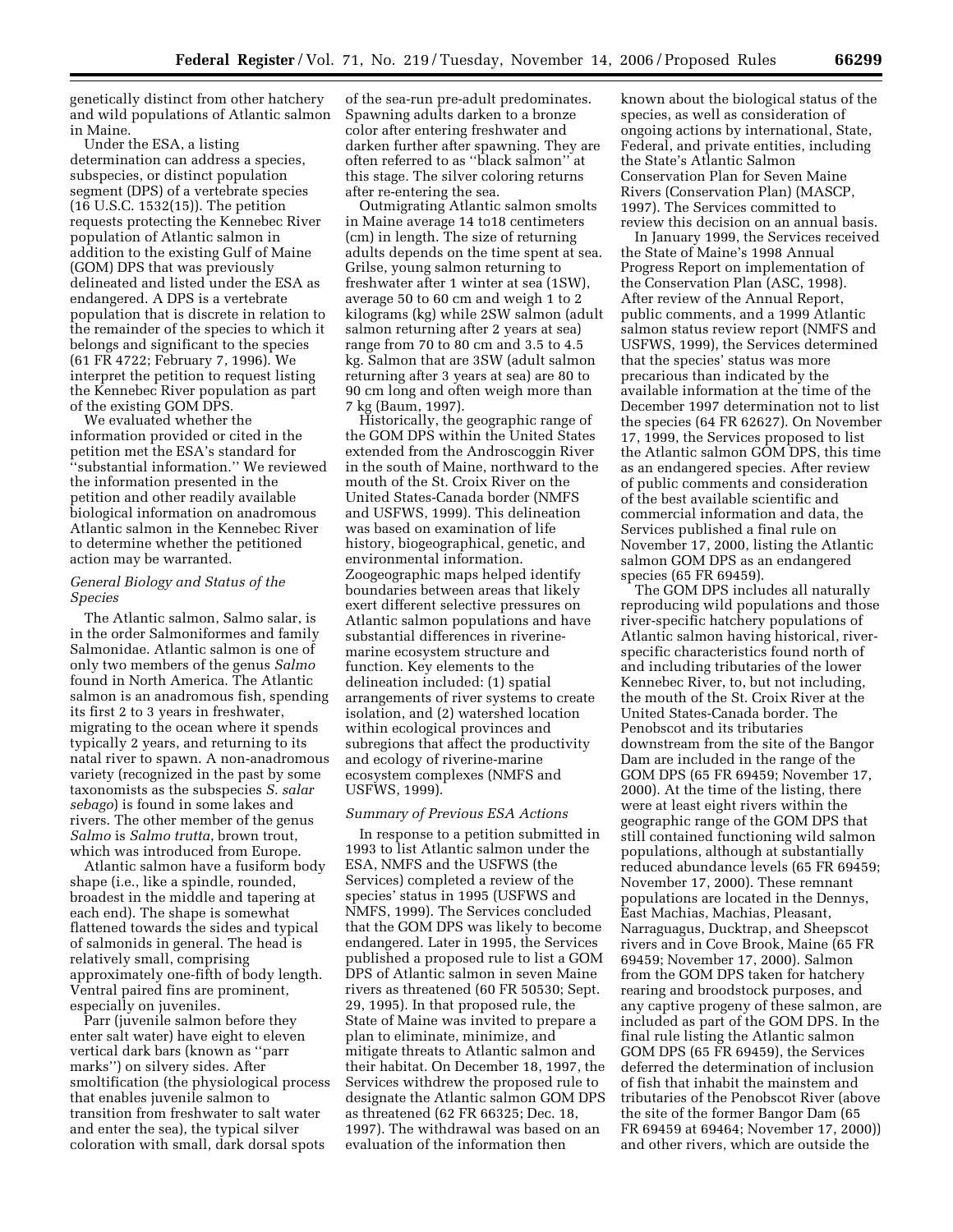range of the GOM DPS. The deferred decision reflected the need for further analysis of scientific information, including a detailed genetic characterization of the Penobscot population.

In response to the availability of new genetic data, the Services convened a Biological Review Team (BRT) to conduct a review of that new information and to determine the status of Atlantic salmon in the Penobscot River, Kennebec River, and other rivers not currently included in the GOM DPS. The BRT, consisting of biologists from the Maine Atlantic Salmon Commission, the Penobscot Indian Nation, NMFS, and USFWS, prepared a written draft status review report for the Services. The information presented in the petition, along with all other relevant scientific data, was examined by the BRT in its preparation of a status review report. We announced the availability of the completed status review report on September 22, 2006 (71 FR 55431), after the draft status review report had been peer reviewed and peer review comments had been addressed.

A status review report is an evaluation of the available information about the biological vulnerability of a species, subspecies, or DPS. Information considered during a status review includes demographic information such as abundance, reproductive success, age structure, and distribution. A status review report considers both historical and recent trends in these parameters, to the extent that this information is available. The status review report must also evaluate the current and potential threats facing the species and ongoing efforts to protect the species, subspecies, or DPS.

## *The Petition*

The petition requested that the Services protect the Kennebec River population of anadromous Atlantic salmon under the ESA. Although we have already conducted a status review of this and other populations (71 FR 55431; September 22, 2006), the ESA requires that we respond to a petition by publishing a **Federal Register** notice with our finding on the petition.

The Services examined the information contained in the petition as well as other genetic data readily available to the Services. This petition presents historic information to support its contention that anadromous Atlantic salmon have persisted in the Kennebec River since the 18th century. The information presented includes, but is not limited to, historical newspaper reports; summaries collected by historians on anecdotal reports

pertaining to the presence of Atlantic salmon in the drainage; historic personal diaries; historic Maine statutes; historic petitions to the Maine legislature regarding Atlantic salmon fisheries; and more contemporary biological studies (Atkins, 1867; Ulrich, 1990; Havey, 1968; Foye *et al.*, 1969; Beland, 1986; Buckley, 1998; King *et al.*, 1999). The petition also cites observations made by the National Academy of Sciences (NAS) in 2004 that wild Atlantic salmon are recolonizing the Kennebec mainstem. The NAS cites National Research Council (NRC, 2002) data and associated reports as the basis for these conclusions.

The second area of information presented in the petition to support the petitioners' request is the persistence of other native migratory fish species in the Kennebec River. The petition specifically discusses Atlantic sturgeon, sea lamprey, shortnose sturgeon, striped bass, white perch, American shad, rainbow smelt, tomcod, alewives, and blueback herring. The petition asserts that the Kennebec River population of anadromous Atlantic salmon must have persisted if these native anadromous fish species have been able to persist over time while being subjected to the same environmental pressures as native Atlantic salmon. With respect to dams, the petition cites studies by Yoder *et al.*  (2004) and Squiers (1988) that demonstrate that other native migratory fish populations have persisted despite manmade obstructions to passage. The petition asserts that it is highly unlikely that Atlantic salmon populations would be completely extirpated as a result of dams when other fish species have been able to persist. The same rationale is presented as support for the persistence of Atlantic salmon in the Kennebec River with respect to other threats such as degraded water quality.

Genetic analysis used to characterize Atlantic salmon in the Kennebec River is the third area for which the petition presents information to support the assertion that the Kennebec River population of anadromous Atlantic salmon should be listed under the ESA as endangered. The petition presents information from the NRC report on the genetic status of Maine's salmon. The NRC report presents results of genetic assignment tests that were performed on Atlantic salmon from different Maine drainages. The petition asserts that these data show that the salmon populations of the Kennebec drainage are more distinct than are those of the current GOM DPS rivers. Therefore, the petition interprets the NRC report to suggest that there is a remnant population of wild salmon in the Kennebec that should be

incorporated into any restoration effort. The petition asserts that the data collected from the assignment testing contradict the hypothesis that Kennebec salmon are simply strays from the Penobscot or progeny of strays from the Penobscot. The petition also states that ''The assignment test results of King et al. (1999) show that the Kennebec collection is no less distinct than any other Maine river collection studied [and that] the Kennebec collection appears at least or more ''distinct'' as any other Maine collection studied except for the Penobscot.'' The petition also cites a memo from T. King to J. Marancik and Kings' genetics data from 1999 and 2000 as support for its assertion that there is a stable reproducing population in the Kennebec that is not simply representative of strays from the Penobscot. The petition asserts that if the Kennebec collection was comprised solely of Penobscot strays or their offspring, then it is likely that fish in the Kennebec would be genetically indistinguishable from Penobscot strays.

#### **Assessment of Petition**

The primary request of the petitioners appears to be that Atlantic salmon in the Kennebec River warrant protection under the ESA. We interpret the petition to request listing the Kennebec River population of anadromous Atlantic salmon as part of the existing GOM DPS, previously listed as endangered under the ESA. The petition includes scientific data, primarily genetic analysis regarding the Kennebec River population, that has become available since the 1999 status review and subsequent listing determination for the GOM DPS in 2000. Further, the petitioners provide information that the Kennebec River population may be part of the existing GOM DPS. We specifically consider the genetic analysis presented in the petition to represent substantial scientific information. After reviewing the information contained in the petition, as well as other scientific information readily available to us, we have determined that the petition presents substantial scientific information indicating that the petitioned action may be warranted.

As stated previously, the status review report prepared by the BRT examined the information contained in the petition, along with all other relevant scientific data. We made this status review report available to the public on September 22, 2006 (71 FR 55431). The Services jointly administer the ESA as it applies to anadromous Atlantic salmon. NMFS, having received